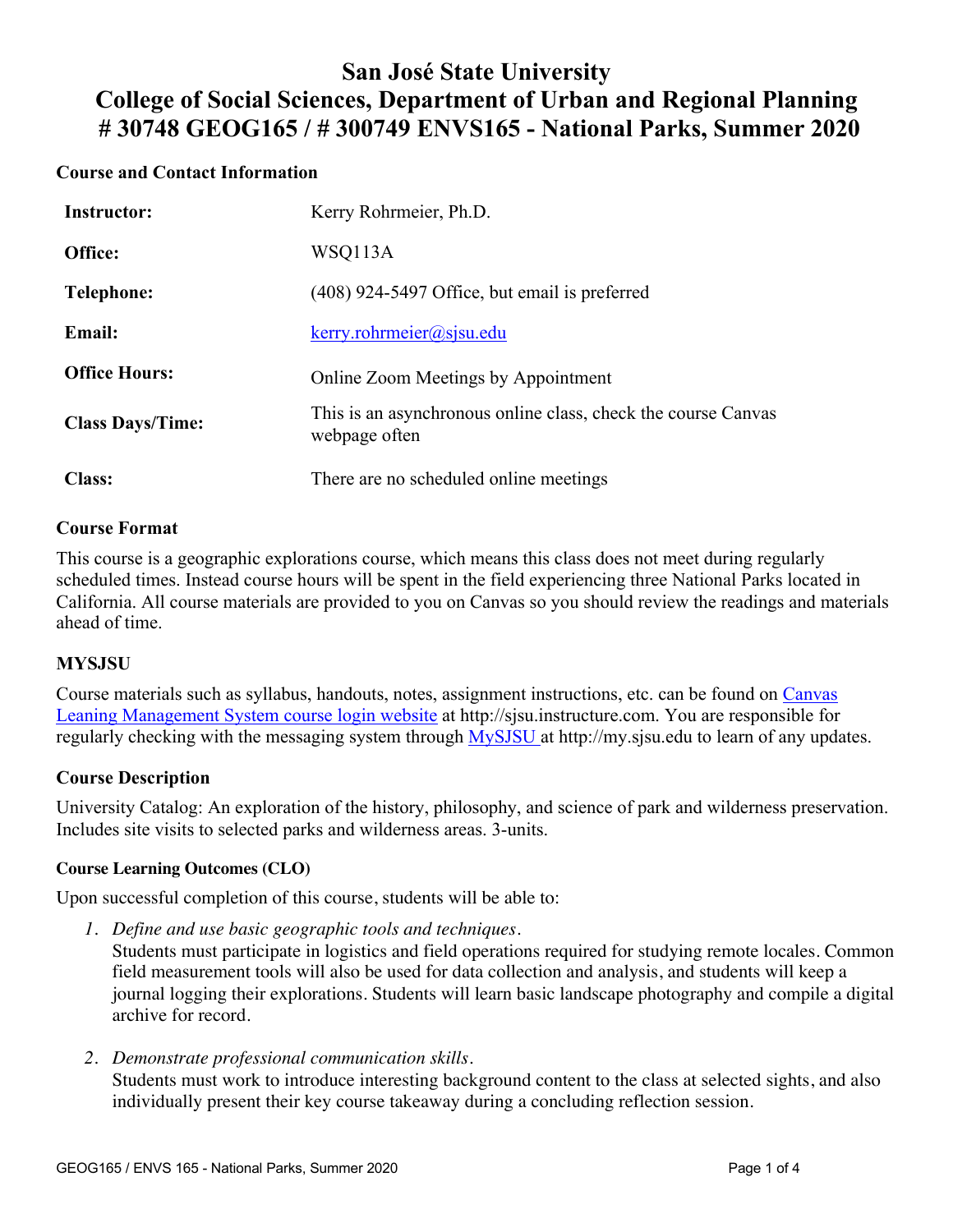*3. Demonstrate understanding of and ability to analyze and critique human and environment interactions.* Students will address this topic specifically in their final exam essay.

### **Required Texts, Readings & Materials**

### **Textbook**

In an effort to keep student costs low no textbook is required for this course. Supporting readings and web content listed on the course schedule are posted to the Canvas 'Files' for your convenience. You will be responsible for low cost rental fees for online documentary films including Ken Burns (2009) *The National Parks: America's Best Idea.*

### **Course Requirements and Assignments**

SJSU classes are designed such that in order to be successful, it is expected that students will spend a minimum of forty-five hours for each unit of credit (normally three hours per unit per week), including preparing for class, participating in course activities, completing assignments, and so on.

- 1) Individual completion of **assignments** based on the instructor's learning modules and classmate presentations are mandatory and imperative for passing this course (CLO 1).
- 2) Students, in pairs or groups of three, will lead a park ranger style **Presentation** that includes preparation of narrated slides with key information and images about the significance of these (mostly California) places from physical geography **and** human geography perspectives (CLO 2). Students are expected to contribute equally in this group assignment, and all will receive the same grade unless concerns are brought up to the instructor before submission.
- 3) Each student will keep a personal **Field Journal** logging at least two weekly observations and explorations of the natural world (CLO 1). Take advantage of being outdoors this summer. Your journal should be a collection of notes, images, sketches, poems, pertinent quotes, etc. The format allows for creative entries so long as the content is clear.
- 4) There will be one **Midterm Exam**. In a 1,000-word essay discuss how the place name 'Death Valley' exemplifies complexities of the human-environment tradition in geography (CLO 3). What does that toponym mean for Death Valley's endemic species, geology, cultural history, mining, tourism, and conservation?

**Optional (in place of the midterm)** The National Park Services is starting to reopen California's national parks with new regulations for social distancing. Alcatraz, Rosie the Riveter, SF Maritime, Port Chicago Naval Magazine, SF Presidio / Fort Point, John Muir House, Eugene O'Neill Home, Point Reyes, Pinnacles National Park and even Yosemite National Park are all driving distance from San Jose. Do your research about entrance requirements before you go! If you visit any U.S. national park you may submit a one-page (250-word) reflection essay discussion your experience in nature in the age of coronavirus. Include a selfie with a notable landmark. This option has the same due date as the midterm.

### **Final**

The final is meant to be an enjoyable end to this course. Create a 5-minute video or narrated slideshow logging a one-night campout. Maybe this entails sleeping under the stars in your backyard, or car camping somewhere safe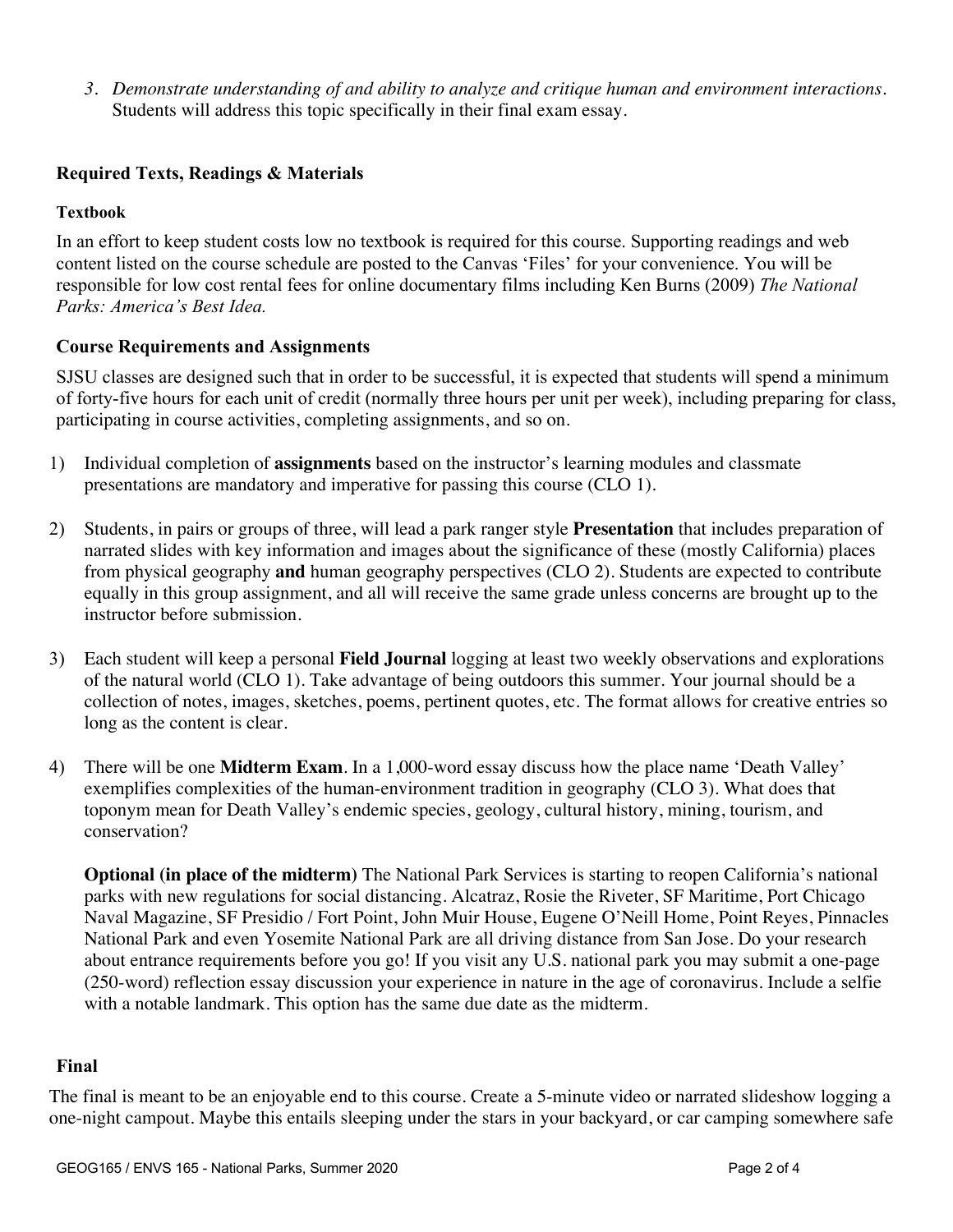with your shelter-in-place mates, or perhaps backpacking somewhere truly isolated. You choose the destination or staycation location and narrate your preparations and the highlights from your adventure.

### **Grading Information**

|                                                      | <b>Points Possible</b>     |
|------------------------------------------------------|----------------------------|
| 16 Assignments                                       | $480(30 \text{ pts each})$ |
| Ranger Style Group Presentation                      | 120                        |
| Midterm Exam or National Park Visit Reflection Essay | 100                        |
| Field Journal                                        | 200                        |
| Final                                                | 100                        |
| <b>TOTAL</b>                                         | 1,000                      |

#### **SCALE:**

| $A+ = 98\%$           | $A = 94-97\%$   | $A = 90-93\%$        |
|-----------------------|-----------------|----------------------|
| $B_{+} = 87 - 89\%$   | $B = 84 - 86\%$ | $B = 80-83\%$        |
| $C_{\pm} = 77 - 79\%$ | $C = 74-76%$    | $C = 70-73\%$        |
| $D+ = 67-69\%$        | $D = 60 - 66\%$ | $D = 51-59\%$        |
|                       |                 | $F = \frac{50\%}{6}$ |

All students have the right, within a reasonable time, to know their academic scores, to review their gradedependent work, and to be provided with explanations for the determination of their course grades. In keeping with this policy, and to making grading responsive. All assignments are due as stated on the Course Schedule and Canvas. **Late work is not accepted.** If you have questions about your final grade, please make an appointment to see me on Zoom.

### **University Policies**

Per University Policy S16-9, university-wide policy information relevant to all courses, such as academic integrity, accommodations, etc. will be available on Office of Graduate and Undergraduate Programs' Syllabus Information web page.